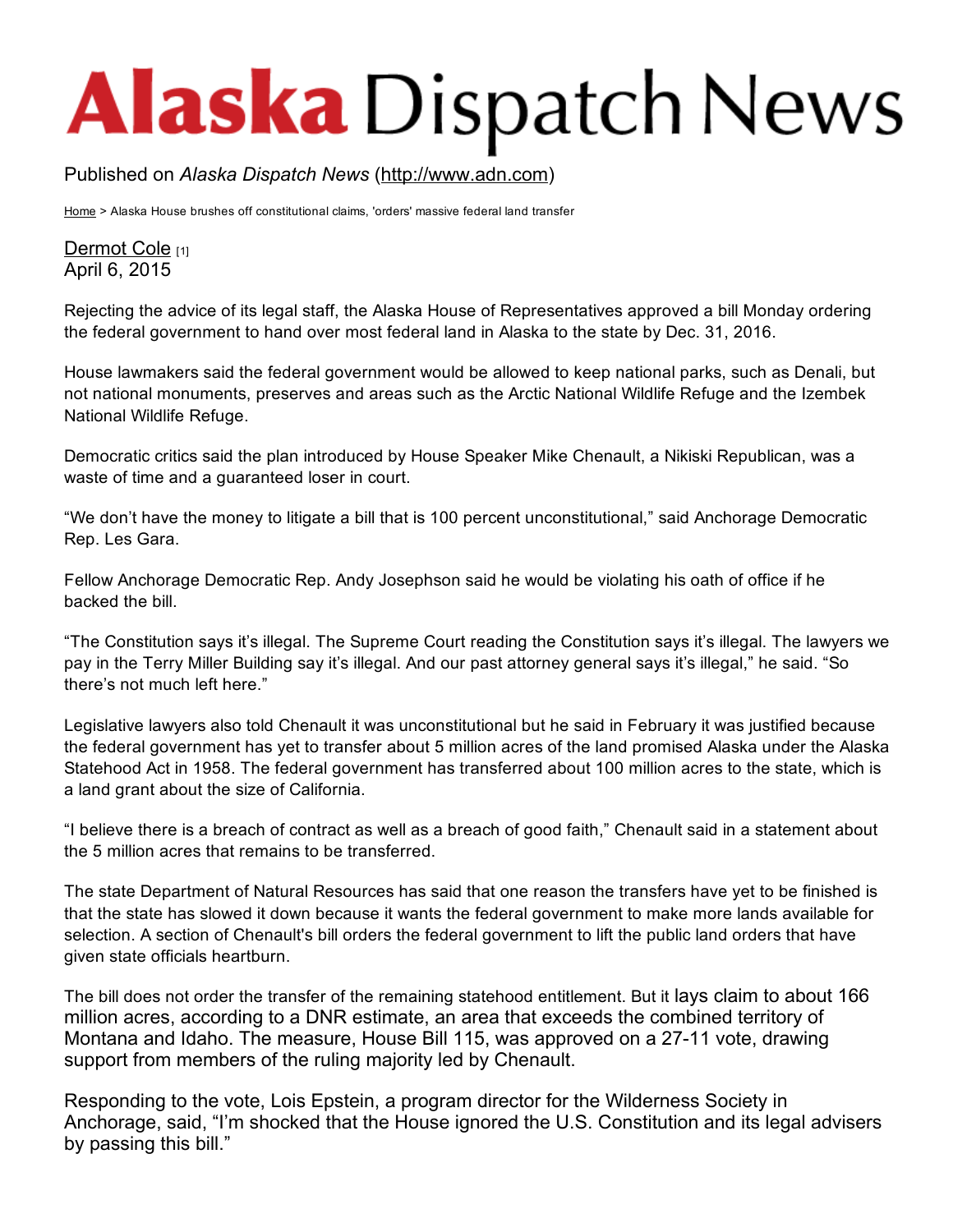To a large degree, the bill mimics an existing 33-year-old state law that has never been enforced because of a legal consensus that it is unconstitutional.

That law, approved by the so-called 1982 Tundra Rebellion voters' initiative, says the state owns most federal property in Alaska, down to post offices and federal buildings. The old law also makes it a felony for federal officials to enforce federal land laws in Alaska and it gives the state the power to sell federal land but these provisions were never put into practice.

In 1983, in an opinion that has never been reversed, the state attorney general said the law is "clearly unconstitutional" and that Alaskans should ignore it. Attorney General Norman Gorsuch said that "no good faith argument could be made to support" the claim that the state owned almost all the federal land within its borders. Katmai, Glacier Bay and part of what is now Denali National Park are among the exceptions not claimed under the law.

At the time, Rep. Don Young was among those who introduced bills to transfer lands to the states.

"There have been hearings on these bills, but it is not expected that Congress will act favorably on them or similar measures," Gorsuch wrote in 1983.

Legislative lawyers told Chenault in February that his bill is unconstitutional and mentioned the 1983 legal review.

In the debate Monday, some lawmakers said if enough Western states would claim federal land within their borders, they think the federal government would succumb to the pressure.

Anchorage Republican Rep. Gabrielle LeDoux compared it to the marijuana initiative approved by voters last fall and similar actions in Colorado and elsewhere: "Guess what? The federal government blinks. If enough states do it, if enough states say what they want and say we're going to take it, we just might get what we want."

Chenault has said he wants to follow the example of Utah, which demanded that all federal land be handed over by the end of 2014, though that has not happened.

Other Alaska legislators said broken promises by Washington are a justification for taking land, though they did not say how much it might cost the state or allocate funds for legal expenses. Allies of Chenault said that they didn't want to get too hung up on the legal questions but that the bill has plenty of political merit.

Rep. Kurt Olson, R-Kenai, said he has heard about a half dozen times in the past that bills he backed were illegal.

"That has not stopped me, and I would like to add that we never saw any suits out of any of the previous legislation that was unconstitutional," he said.

It would take a state action, however, not a federal lawsuit, to try to get the federal government to turn over its land and comply with the House order.

Rep. Steve Thompson, R-Fairbanks, linked it to a non-binding amendment in the U.S. Senate by Sens. Lisa Murkowski and Dan Sullivan. That amendment, approved March 26 on a 5149 vote, puts the Senate on record as favoring the sale or transfer of federal land to the states for economic development.

But the federal measure differs in a key way from the state claim that federal lands have to be handed over to Alaska by the end of 2016.

"Nothing in the language that we have included in this amendment actually sells, transfers or exchanges a specifically identified piece of property," Murkowski told the Senate on March 26